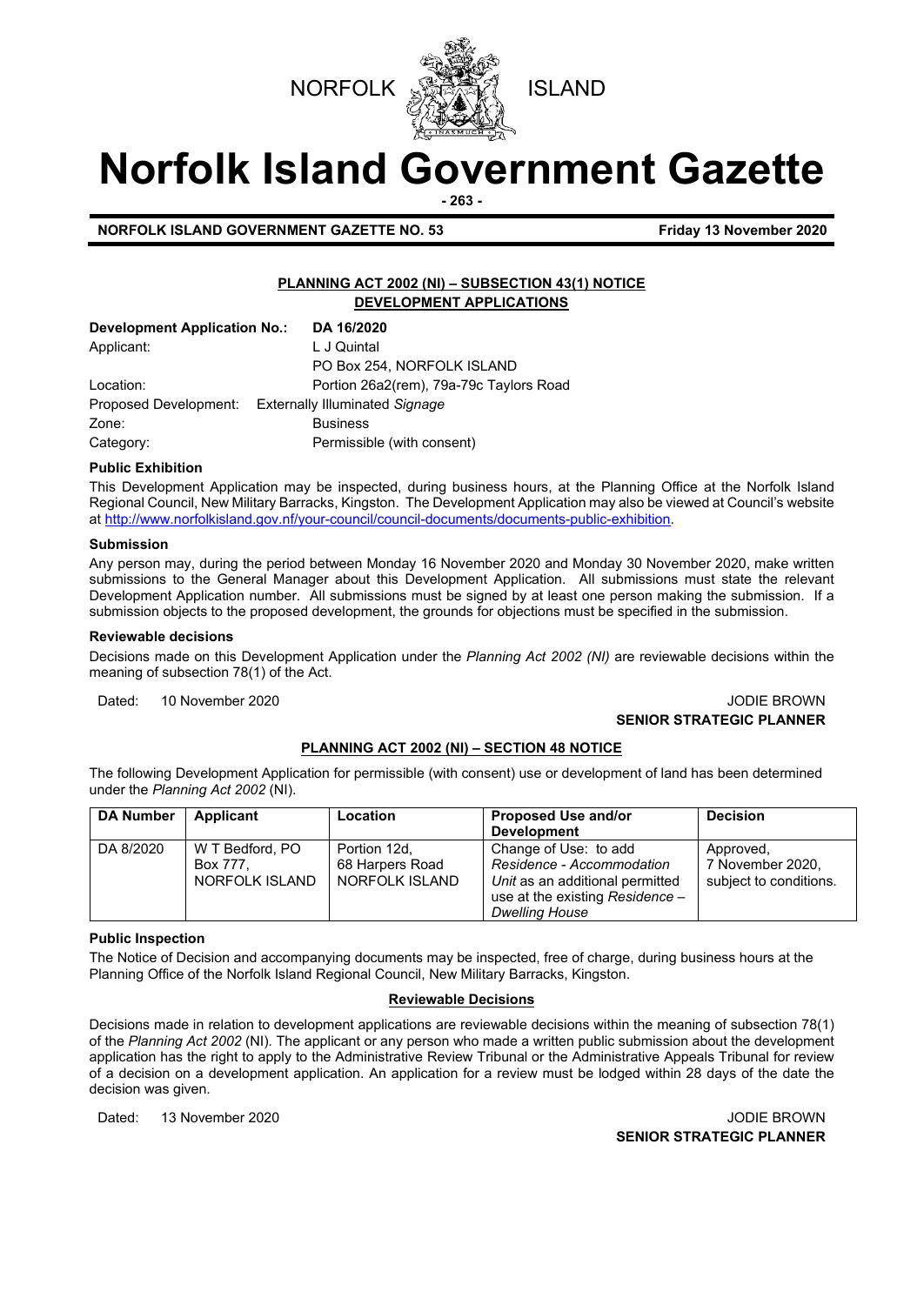# **NORFOLK ISLAND GOVERNMENT GAZETTE NO. 53**

# **PLANNING ACT 2002 (NI) – SUBSECTION 43(1) NOTICE AMENDED DEVELOPMENT APPLICATION**

| <b>Development Application No.:</b> | DA.BA 21/2020                                                             |
|-------------------------------------|---------------------------------------------------------------------------|
| Applicant:                          | Norfolk Island Regional Council                                           |
|                                     | PO Box 95, New Military Barracks Kingston, NORFOLK ISLAND                 |
| Location:                           | Portion 25m, 39d Taylors Road                                             |
|                                     | Proposed Development: Public Works - Major: Construct Public Toilet Block |
| Zone:                               | Special Use                                                               |
| Category:                           | Permissible (with consent)                                                |

#### **Public Exhibition**

In accordance with section 38 of the Act DA.BA 21/2020 has been amended. The nature of the amendment is as follows: • Relocate the proposed public toilet block from where it was originally planned to be developed at Portion 24n behind Rawson Hall, to an alternative site at Portion 25m in proximity to the Lions Park, Skate Bowl and Sports Oval.

This Amended Development Application may be inspected, during business hours, at the Planning Office at the Norfolk Island Regional Council, New Military Barracks, Kingston, and also at the Norfolk Island Regional Council website <http://www.norfolkisland.gov/nf/your-council/council-documents-public-exhibition>

#### **Submission**

Any person may, during the period between Monday 9 November 2020 and Monday 23 November 2020, make written submissions to the General Manager about the Amended Development Application. All submissions must state the relevant Development Application number. All submissions must be signed by at least one person making the submission. If a submission objects to the proposed development, the grounds for objections must be specified in the submission.

#### **Reviewable decisions**

Decisions made on Development Applications under the *Planning Act 2002 (NI)* are reviewable decisions within the meaning of subsection 78 of the Act.

Dated: 4 November 2020 JODIE BROWN

**Senior Strategic Planner** 

# **PLANNING ACT 2002 (NI) – SUBSECTION 43(1) NOTICE DEVELOPMENT APPLICATIONS**

| <b>Development Application No.:</b> | DA.BA 43/2020                                        |
|-------------------------------------|------------------------------------------------------|
| Applicant:                          | P J Wilson and I Wilson                              |
|                                     | PO Box 297, NORFOLK ISLAND                           |
| Location:                           | Portion 161b2, 25 Captain Quintal Drive              |
| Proposed Development:               | Agricultural Shed encroaching into boundary setbacks |
| Zone:                               | Rural                                                |
| Category:                           | Permissible (with consent)                           |

#### **Public Exhibition**

This Development Application may be inspected, during business hours, at the Planning Office at the Norfolk Island Regional Council, New Military Barracks, Kingston. The Development Application may also be viewed at Council's website a[t http://www.norfolkisland.gov.nf/your-council/council-documents/documents-public-exhibition.](http://www.norfolkisland.gov.nf/your-council/council-documents/documents-public-exhibition)

#### **Submission**

Any person may, during the period between Monday 9 November 2020 and Monday 23 November 2020, make written submissions to the General Manager about this Development Application. All submissions must state the relevant Development Application number. All submissions must be signed by at least one person making the submission. If a submission objects to the proposed development, the grounds for objections must be specified in the submission.

#### **Reviewable decisions**

Decisions made on this Development Application under the *Planning Act 2002 (NI)* are reviewable decisions within the meaning of subsection 78(1) of the Act.

Dated: 4 November 2020 **JODIE BROWN** 

**Senior Strategic Planner**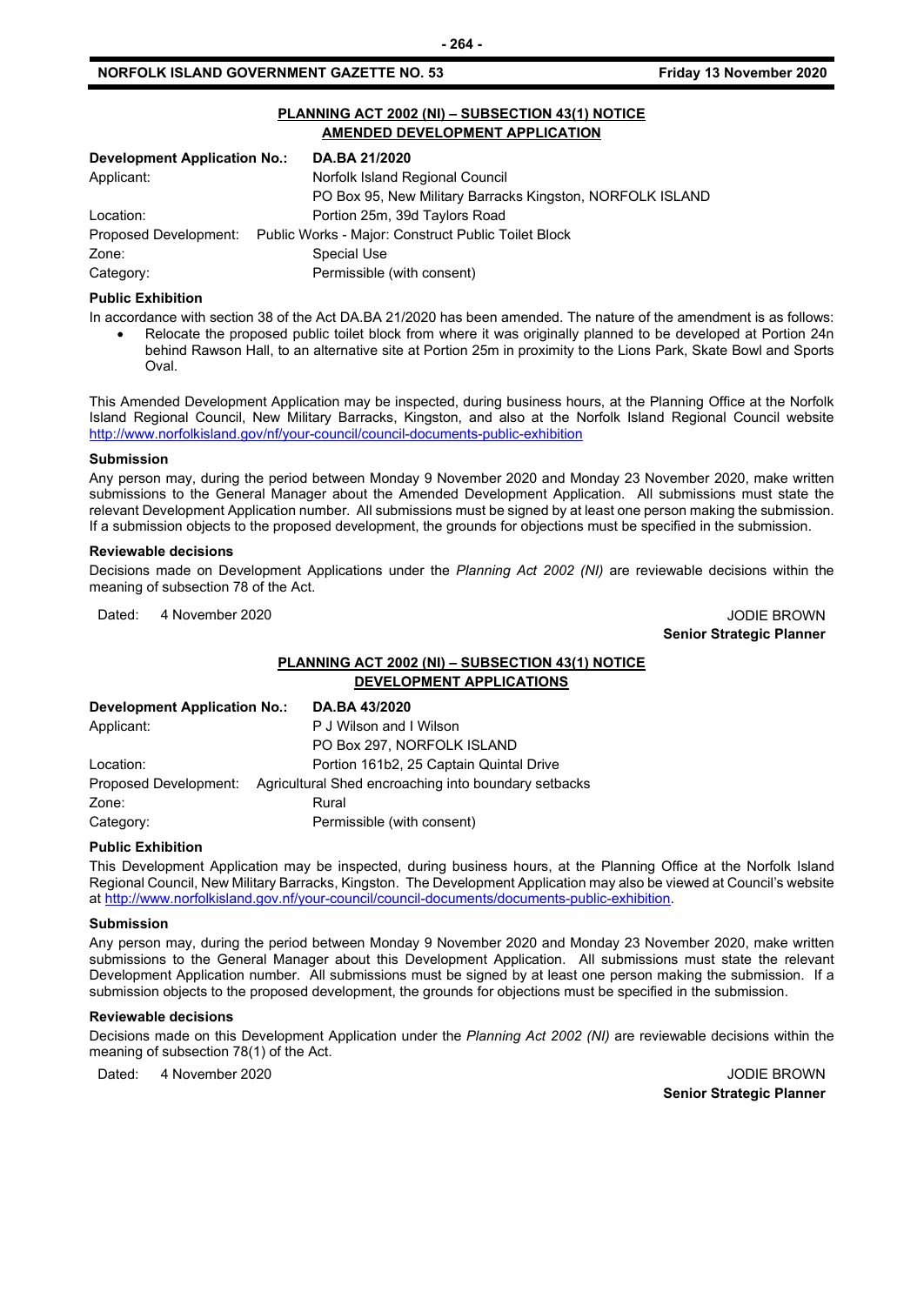# **NORFOLK ISLAND GOVERNMENT GAZETTE NO. 53 Friday 13 November 2020**

# **MINISTER'S ORDINARY ELECTION OF THE COUNCILLORS FOR NORFOLK ISLAND DELAY ORDER (NO.2) 2020**

I, **NOLA MARINO,** Assistant Minister for Regional Development and Territories, Parliamentary Secretary to the Deputy Prime Minister and Minister for Infrastructure, Transport, and Regional Development, make this order under section 288 of the *Local Government Act 1993* (NSW) (NI).

Being of the opinion that it would be impracticable or inconvenient to hold an ordinary election of the councillors for Norfolk Island on Saturday 14 November 2020, I appoint Saturday 13 March 2021 as the date of the ordinary election of the councillors for Norfolk Island.

Dated: 30 October 2020 **NOLA MARINO**

# **ASSISTANT MINISTER FOR REGIONAL DEVELOPMENT AND TERRITORIES PARLIAMENTARY SECRETARY TO THE DEPUTY PRIME MINISTER AND MINISTER FOR INFRASTRUCTURE, TRANSPORT AND REGIONAL DEVELOPMENT**

# **CAMPING IN POINT HUNTER AND GOVERNMENT HOUSE GROUNDS RESERVES**

I, Duncan Bains, Conservator of Public Reserves, hereby approve under Section 37 of the *Public Reserves Act 1997* the area within Point Hunter Reserve and Government House Grounds Reserve marked on the map below to be an area which may be used for camping overnight from 14 December 2020 until 31 January 2021.



Residents wishing to camp at Kingston should apply in writing to the Conservator of Public Reserves before 16<sup>th</sup> November 2020.

Applications should include:

- 1. The period during which it is desired to camp;
- 2. The number and names of campers it is proposed will be using the site; and
- 3. The number of tents intended to be erected.

Applications will only be approved for tents erected on designated campsites within the approved camping area.

Camping permits will be granted for up to three (3) weeks. Permits may be renewed only if the conditions applying to the original camping permit have been complied with.

Applicants should note that:

- 1. No dogs or other domestic animals will be permitted in the areas approved for camping.
- 2. No attachments to trees, other than by rope will be permitted.<br>3. No solid construction: for instance utilising timber rails, timber
- 3. No solid construction: for instance utilising timber rails, timber or metal posts, pallets, iron sheets or the like, will be permitted.
- 4. No political signage to be erected.

Applicants should also be aware that the *Public Reserves Act 1997* prohibits:

- depositing litter, refuse and garbage;
- lighting fires, other than in an approved fireplace or a portable gas barbecue or stove;
- interfering with a natural feature;
- picking or removing plants; and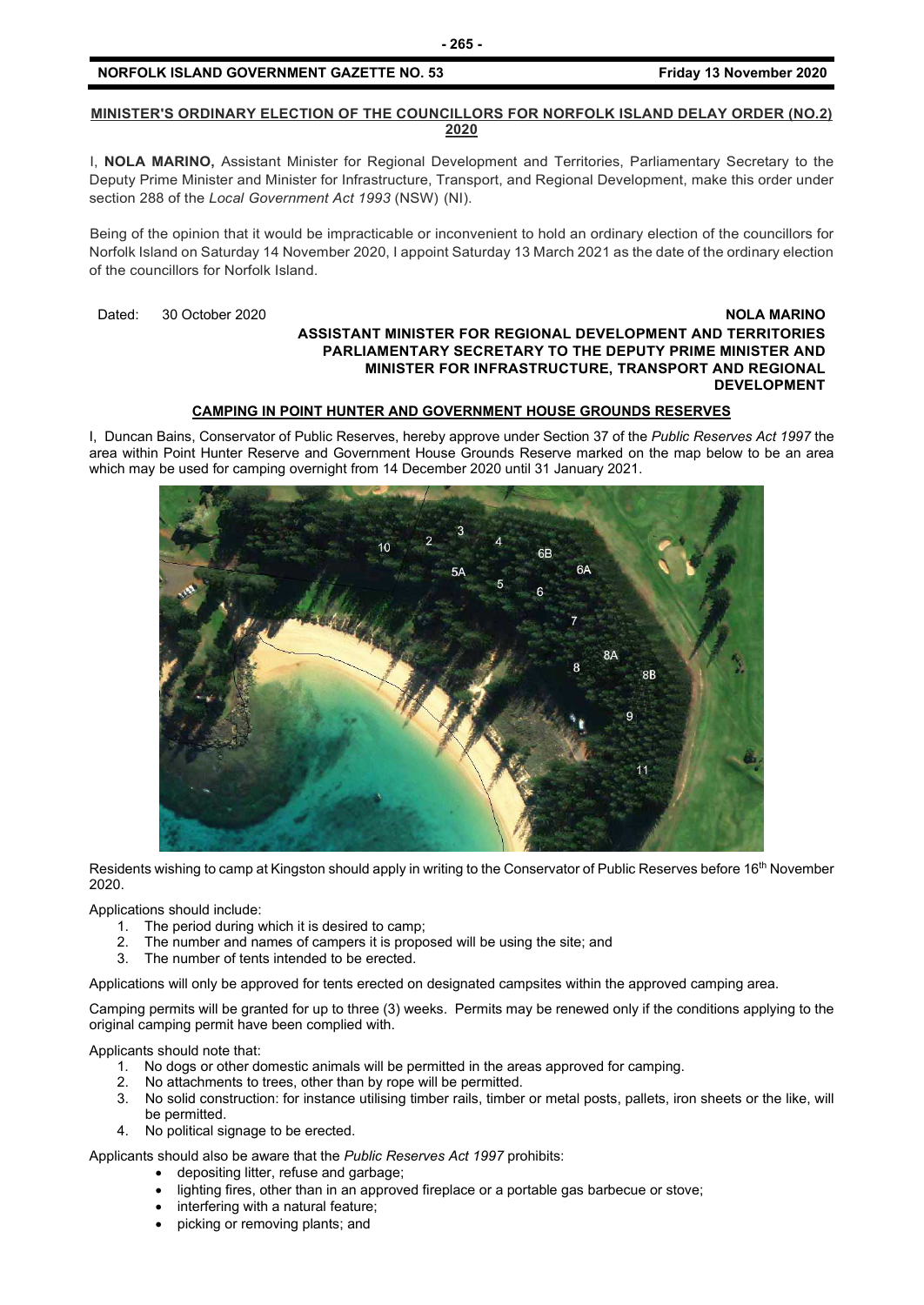### **NORFOLK ISLAND GOVERNMENT GAZETTE NO. 53 Friday 13 November 2020**

• leaving or using motor vehicles in the area approved for camping, or on other parts of a public reserve not approved for that purpose (including the golf course).

Applications should be lodged at the Registry Office, New Military Barracks, Kingston.

Dated: 14 October 2020 DUNCAN BAINS **CONSERVATOR OF PUBLIC RESERVES**

#### **TRAFFIC ACT 2010 (NI)**

#### **TEMPORARY CLOSURE OF ROAD ON FRIDAY 18 DECEMBER 2020**

I, Andrew Roach, General Manager of the Norfolk Island Regional Council, close part of the road specified in Part 1 of the Schedule to all vehicular traffic (except any vehicle specified in Part 2 of the Schedule) for the period and times indicated in Part 1 of the Schedule below on **Friday 18 December 2020** as necessary for public safety purposes and, to enable the **Christmas Pageant and Parade Event** to be held by **JMALT HOLDINGS PTY LTD t/a GO NORFOLK ISLAND.**

#### **SCHEDULE**

**Part road closure**: That part of Taylors Road from Rawson Hall to the roundabout intersection with New Cascade Road (6:00pm to 8:30pm) and,

**Part road closure**: That part of Taylors Road from the roundabout intersection with New Cascade Road to the southern side of the entrance to Fletcher Christian apartments (Portion 39i1) adjacent to the Norfolk Island Returned Services League (RSL) Club (Portion 39m) (6:00pm to 8:30pm).

**Part 2** - Exempted classes of vehicles –

- (a) Vehicles authorised by the General Manager of the Norfolk Island Regional
- Council or delegate thereof for delivery of goods or services;<br>(b) Council vehicles involved on official business;
- (b) Council vehicles involved on official business;<br>(c) Police, ambulance, fire services and emergen
- Police, ambulance, fire services and emergency vehicles on official business;
- (d) Vehicles authorised by OIC Police or delegate thereof
- (e) Pageant vehicles authorised by Go Norfolk Island Pty Ltd and the OIC Police

Dated: 28 October 2020 ANDREW ROACH

**GENERAL MANAGER**

# **DISASTER AND EMERGENCY MANAGEMENT ACT 2001 (NI)**

# **DECLARATION OF STATE OF DISASTER OR EMERGENCY (RECOVERY OPERATIONS)**

# **COVID-19 DIRECTIONS RECOVERY OPERATIONS (NO.2) 2020**

I, **George Ivor Andrew Plant**, Emergency Management Norfolk Island Controller:

- 1) under section 11(2)(g) of the *Disaster and Emergency Management Act 2001* (NI) am of the opinion that it is necessary to make directions in respect of recovery from the State of Emergency in respect of COVID-19 relating to the movement of persons within the disaster or emergency area as set out in the Schedule; and
- 2) under section 11(2)(h) of the *Disaster and Emergency Management Act 2001* (NI) am of the opinion that it is necessary to make directions in respect of recovery from the State of Emergency in respect of COVID-19 relating to the removal of persons within the disaster or emergency area who obstructs or threatens to obstruct recovery operations as set out in the Schedule; and
- 3) under section 11(2)(i) of the *Disaster and Emergency Management Act 2001* (NI) am of the opinion that it is necessary to make directions in respect of recovery from the State of Emergency in respect of COVID-19 relating to giving directions to persons whose responsibilities require him or her to engage in recovery operations.

# **SCHEDULE**

#### **Direction 2 (2020) – Adjustment of COVID 19 measures – to commence 23:59 on 22 October 2020**

- 1. These Directions take effect at 23.59 on 22 October, 2020 and remain in force while the State of Disaster or Emergency (Recovery Operations) is in force.
- 2. In these Directions:

*Persons* includes people residing on Norfolk Island, visiting Norfolk Island for holiday or work purposes

*COVID-19 hotspot* means a particular area of Australia decided by the Commonwealth Chief Medical Officer.

*Incident Controller* means the person appointed under the State of Emergency in accordance with the NORDISPLAN.

- 3. Persons will be permitted\* to travel to Norfolk Island without the need to quarantine provided they:
	- a. do not have COVID-19.
	- b. have not been in contact within anyone in the prior 14 days with COVID-19;
	- c. have been granted a Norfolk Island Entry Pass\*

\*Any person travelling to Norfolk Island may be denied entry without a Norfolk Island Entry Pass

4. A person whilst on Norfolk Island must comply with physical distancing principles as published from time to time on [\(http://www.norfolkisland.gov.nf/norfolk-islands-covid-19-advice\)](http://www.norfolkisland.gov.nf/norfolk-islands-covid-19-advice).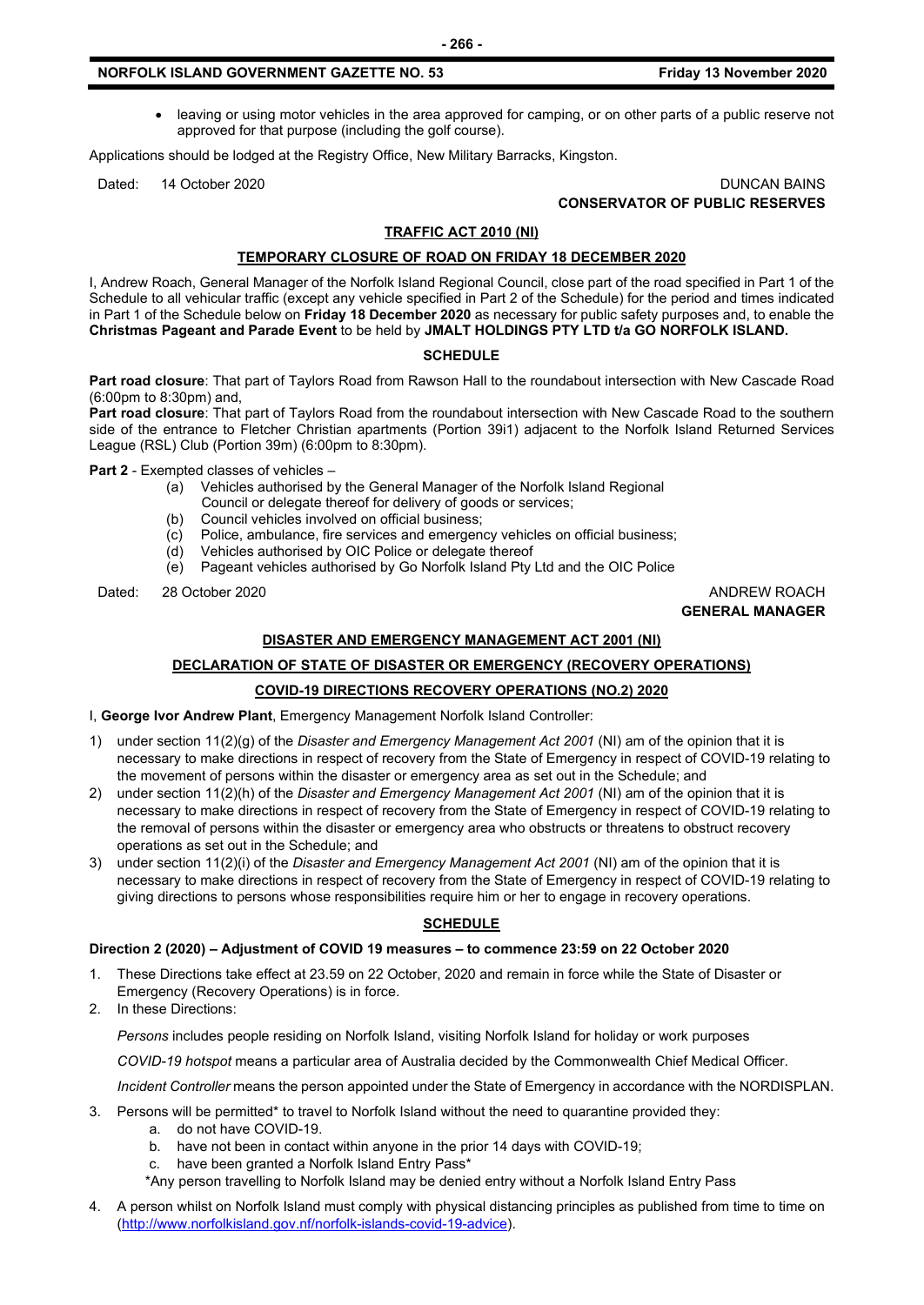- 5. A person whilst on Norfolk Island must follow any directions in relation to COVID-19 from staff of the *Norfolk Island Hospital and Residential Aged Care (NIHRACS).*
- 6. A person or business on Norfolk Island must follow any advice or operational direction provided by the Incident Controller or authorised officer of the *Norfolk Island Police Force (NIPF)*in relation to COVID-19.
- 7. A person or business involving close contact with persons is required to keep a daily customer register. A business will be required to retain the records for a period of three months. The register must be produced upon request by the Incident Controller.

*\* Please Note \** 

- *Online applications required by all travellers prior to travel (within 72 hours of travel).*
- *While the State of Emergency is in place verification of where travellers are from will be required*
- *Travel to mainland states and territories is a matter for residents to seek approval from State and Territory Government authorities.*

Dated: 22 October 2020 GEORGE PLANT

# **EMNI CONTROLLER**

#### **DRAFT NORFOLK ISLAND REGIONAL COUNCIL PEST MANAGEMENT PLAN**

#### **CALL FOR FEEDBACK FROM THE COMMUNITY**

The Draft Norfolk Island Regional Council Pest Management Plan has been prepared, and Council is calling for feedback from the community on the content of the Plan so feedback can be considered in the preparation of the Final Plan.

The Draft Norfolk Island Regional Council Pest Management Plan is available on the Norfolk Island Regional Council Website here <http://www.norfolkisland.gov.nf/your-council/council-documents/documents-public-exhibition> and hard copies can be arranged through Customer Care.

To submit feedback on the Plan, please complete the online form available at this link [https://www.surveymonkey.com/r/pestmanagement,](https://www.surveymonkey.com/r/pestmanagement) or collect a hardcopy form from Councils Customer Care offices on New Cascade Road.

Hardcopy submissions can be returned in person to the Customer Care offices, mailed to PO Box 95, or emailed to [regionalcouncil@nirc.gov.nf.](mailto:regionalcouncil@nirc.gov.nf)

The public submission period has been extended to 56 days and closes at 4:00pm on 20<sup>th</sup> November 2020.

For more information, please contact Project Officer Jim Castles by emailing *[jim.castles@nirc.gov.nf](mailto:jim.castles@nirc.gov.nf)* or telephone Customer Care on local free call 0100.

Dated: 25 September 2020 **ANDREW ROACH ANDREW ROACH** 

# **GENERAL MANAGER**

# **TRAFFIC ACT 2010 (NI) TEMPORARY CLOSURE OF ROAD**

# **INTERSECTION HARPERS ROAD TO PRINCE PHILIP DRIVE / COCKPIT-RED ROAD BRIDGE**

# **REFURBISHMENT**

I, Bruce Taylor, Acting General Manager of the Norfolk Island Regional Council, under section 50 of the *Traffic Act 2010* (NI), temporarily **close** that part or parts of the road specified in Part 1 of the Schedule to all vehicular traffic (except any vehicle specified in Part 2 of the Schedule) **from 7am Norfolk Island Daylight Savings Time on Friday 9 October 2020 to 4pm on Friday 20 November 2020 inclusive,** as I am of the opinion it is necessary or desirable to do so for the preservation of public safety and for the performance of road works and bridge refurbishment works during these times and for related purposes.

# **SCHEDULE**

**Part** 1 - Partial Road Closure: That part or parts of the roads comprising the intersection from Harpers Road through to Prince Philip Drive and comprising the Cockpit - Red Road Bridge and, as directed by road works and/or bridge works officials / workers and/or by road / bridge works signage during the closure period.

**Part 2** - Exempted classes of vehicles -

- (a) Vehicles and plant authorised by the General Manager of the Norfolk Island Regional Council or delegate thereof for delivery of goods or services
- (b) Council vehicles and plant involved on official business
- (c) Police, ambulance, fire services and emergency vehicles on official business
- (d) Vehicles authorised by the OTC Police or delegate thereof
- (e) Fuel and Gas supply vehicles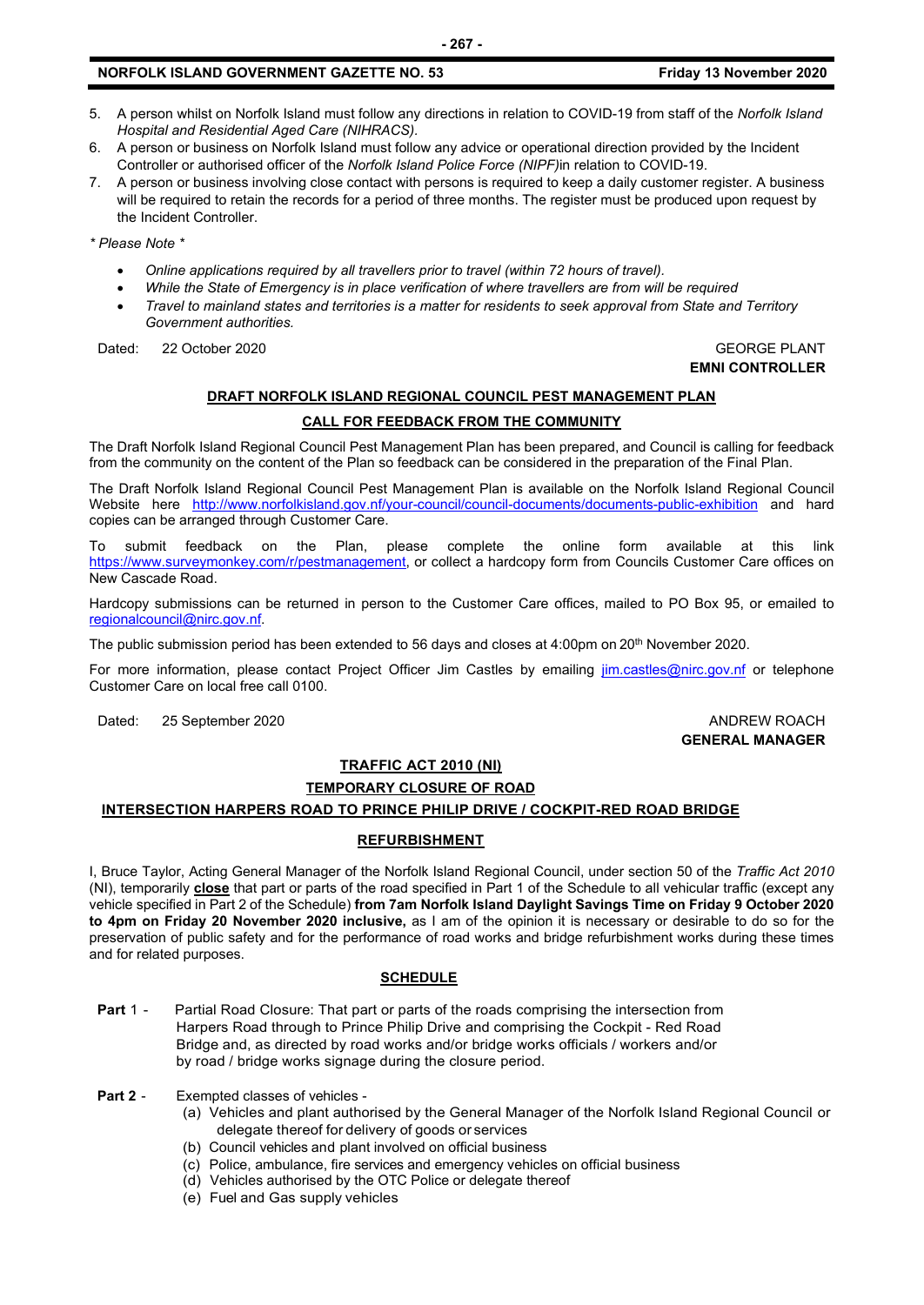

Dated: 8 October 2020 BRUCE TAYLOR

**ACTING GENERAL MANAGER**

# **TRAFFIC ACT 2010 (NI) TEMPORARY CLOSURE OF ROAD MOVEMENT OF WIDE AND HEAVY VEHICLES MARSHS ROAD FROM STOCKYARD ROAD TO BALL BAY**

I, Andrew Roach, Chief Executive Officer and General Manager of the Norfolk Island Regional Council, under section 50 of the *Traffic Act 2010,* revoke my previous instrument in this regard and now temporarily **close** that part or parts of the road specified in Part 1 of the Schedule to all vehicular traffic (except any vehicle specified in Part 2 of the Schedule) **for a 24 hr period each day from the date of publication of this notice in the Gazette to 6.00am Wednesday 31 March 2021,** as I am of the opinion it is necessary or desirable to do so for the preservation of public safety during these times and to enable **Boral Resources QLD Pty Limited** to receive and move vehicles, plant, equipment and materials to and from Ball Bay's temporary Groyne involving the operation of wide and heavy vehicles and for related purposes.

# **SCHEDULE**

- **Par**t I Partial Road Closure: That part or parts of the roads comprising Marshs Road from Stockyard Road to Ball Bay
- **Part 2** Exempted classes of vehicles
	- a) Vehicles and plant authorised by the General Manager of the Norfolk Island Regional Council or delegate thereof for delivery of goods or services;
	- b) Council vehicles and plant involved on official business;
	- c) Police, ambulance, fire services and emergency vehicles on official business;
	- d) Vehicles authorised by OTC Police or delegate thereof;
	- e) Fuel and Gas supply vehicles

Dated: 17 September 2020 **ANDREW ROACH ANDREW ROACH** 

**GENERAL MANAGER**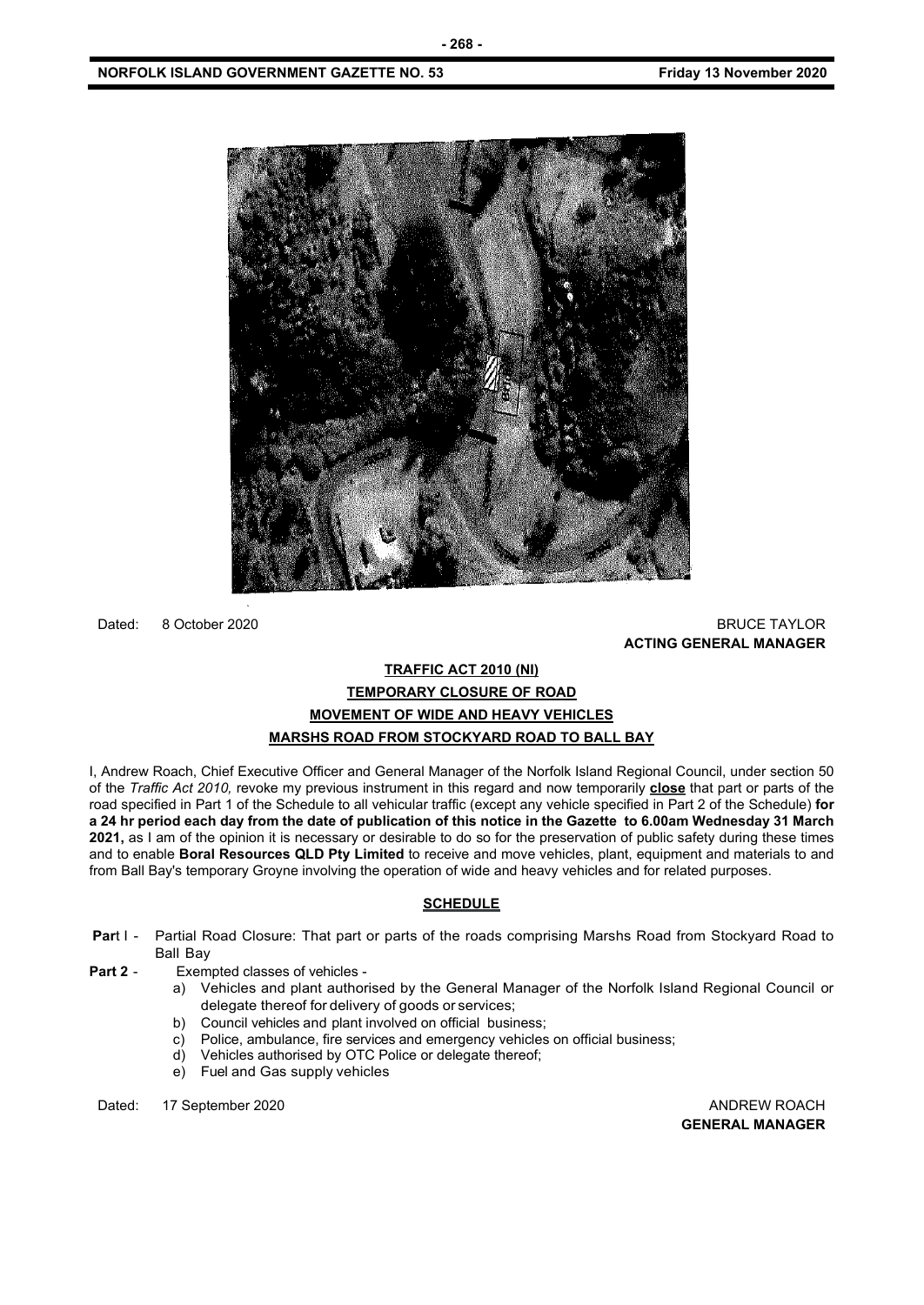#### **NORFOLK ISLAND GOVERNMENT GAZETTE NO. 53 Friday 13 November 2020**

# **DISASTER AND EMERGENCY MANAGEMENT ACT 2001 (NI)**

#### **EXTENSION OF DECLARATION OF STATE OF EMERGENCY**

I **Eric Hutchinson,** Administrator of Norfolk Island and delegate of the Minister under Section 5 of, and item 1.27 of the Schedule to, the *Minister's Norfolk Island Delegation Instrument 2019*:

**PURSUANT** to Section 9 of the *Disaster and Emergency Management Act 2001* (NI) [the Act] and acting on the advice of the Controller;

**EXTEND** the declaration of emergency made under section 9 of the Act at 16:15 Hrs on Monday 26 March 2020, for the whole of the Territory of Norfolk Island, until 16:15 hr on Thursday 31 December 2020 for recovery operations.

Dated: 22 June 2020<br>Dated: 22 June 2020 **ADMINISTRATOR**

#### **FOUNDATION DAY EVENT MANAGEMENT REQUEST FOR QUOTE 24/20**

The Norfolk Island Regional Council (NIRC) requires an events management company to manage the Foundation Day commemorative event on 6 March 2020, and are seeking quotes from interested parties.

The scope of this project is to:

- Manage the Foundation Day event including, but not limited to:
	- o Re-enactment of landing, 6 March 1788 including (some items to be sourced through NIRC)
		- **Script**
		- Engagement of actors
		- Props and costumes incl. boats
	- o Audience seating
	- o Lecturn for speeches
	- o Set up of equipment
	- o Entertainment
	- Food and beverage provisions
	- o Obtaining relevant permits and permissions from authorities
	- o Adherence to all WHS requirements incl. risk management documentation

NIRC's Heritage Team will prepare the Event programmes, posters and promotional material, and provide these to the event organiser.

| Application to be marked: | Foundation Day Event Management                     |
|---------------------------|-----------------------------------------------------|
| <b>Closing date:</b>      | Friday 27 November 2020 at 4:00pm                   |
| <b>Submissions:</b>       | Email submissions to: regional council @nirc.gov.nf |
| <b>Contact Person:</b>    | Rose Evans                                          |
|                           | Team Leader Tourism & Heritage                      |
|                           | E: rose.evans@nirc.gov.nf                           |
|                           | P: 22147                                            |

Applicants should address a number of criteria - details to be obtained by contacting the Team Leader Tourism & Heritage.

Dated: 26 October 2020 ANDREW ROACH

**GENERAL MANAGER**

#### **FULL TIME POSITIONS VACANT**

Norfolk Island Regional Council is seeking applications from enthusiastic, suitable persons to join the Council team. The relevant Position Descriptions listing the full set of key accountabilities and competencies are available from our website <http://www.norfolkisland.gov.nf/your-council/working-council>

#### **Job Number: NIRC202021-04 – Vacant position**

**Trades Painter (1056) -** \$51,805 per annum The purpose of this role is to maintain buildings within KAVHA-Kingston and complete painting and maintenance duties as required to a high standard of presentation.

**Enquiry Contact Officer – James Quintal - phone +6723 22100 or email [james.quintal@nirc.gov.nf](mailto:james.quintal@nirc.gov.nf)**

#### **Job Number: NIRC202021-05 – Vacant position**

**Customer Service Officer – Liquor Bond (1064) -** \$48,347.52 per annum

To provide Liquor Bond customers with both efficient and effective professional customer service by undertaking a variety of activities including retail sales, processing of financial payments, managing/restocking liquor stocks and displays. **Enquiry Contact Officer – Howard Martin - phone +6723 22001 or email [howard.martin@nirc.gov.nf](mailto:howard.martin@nirc.gov.nf)**